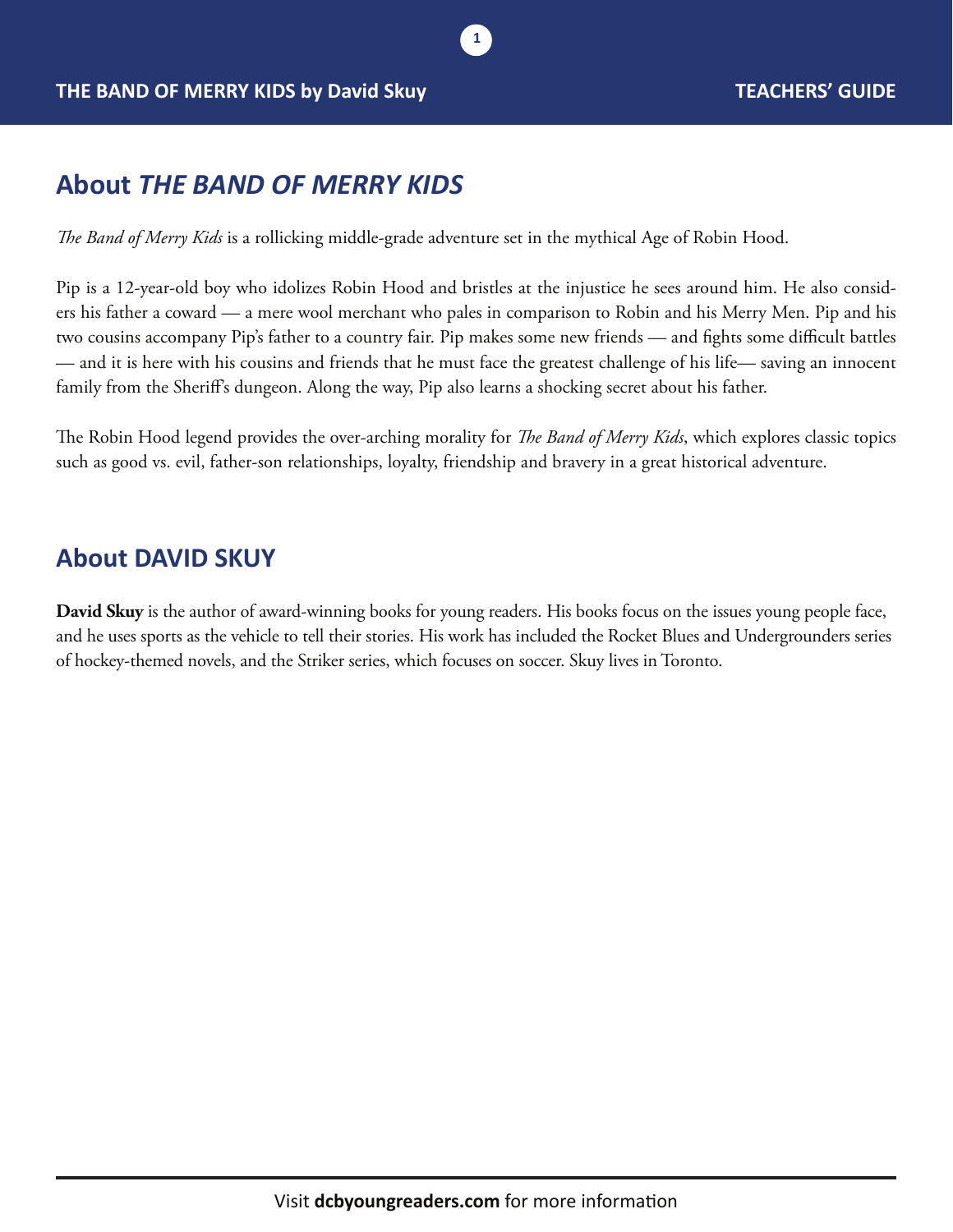## **Curriculum**

Grade 4, 5, 6 Language (Reading, Writing)

# **Student Objectives**

After reading *The Band of Merry Kids,* students should be able to:

- Make inferences about texts based on textual evidence
- Draw conclusions based upon implicit information in the text and construct meaning
- Identify literary techniques that help them to understand the text
- • Predict and solve unfamiliar words and concepts based on their place in the text
- • Explain how elements of the text narrative, characters, point of view, theme build upon the text and contribute to a reading of it

**2**

• Identify how elements of style — world use, sentence structure, differences in dialogue — help to build upon the narrative and make the text convincing

## **Getting Started**

- Discuss the legend of Robin Hood, his credo, and identify key players
- Give background information on life in the 12th century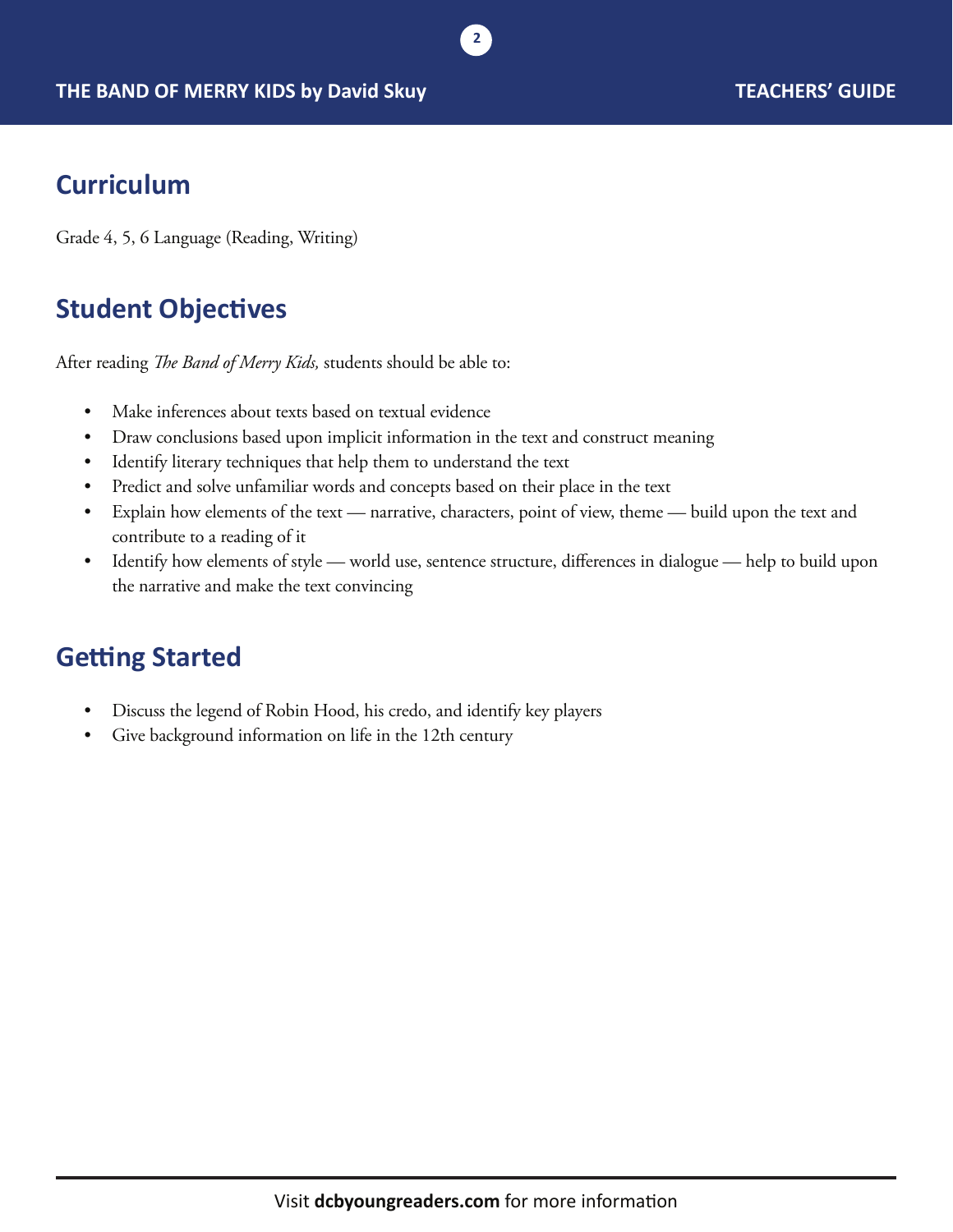#### **THE BAND OF MERRY KIDS by David Skuy TEACHERS' GUIDE**

## **Discussion Questions / Essay Questions**

- 1. Why does Pip think his father is a coward? (15)
- 2. Why doesn't Pip like being called little? (19)
- 3. Compare Aldwin's behavior to Ackerley's in the face on Sir Lanford. Are they being pragmatic, cowardly, or simply acting? (29)

**3**

- 4. Why does Pip believe his father is humiliating himself in front of Sir Landford? (34)
- 5. What is the significance of Pip's dream? (50)
- 6. Why does Pip decide to steal food for the villagers? (51)
- 7. How does Sir Duncan catch the kids in his house? (82)
- 8. What do Archie and Pip have in common? (93)
- 9. When Sir Duncan says he has a friend who may be able to help, who does he mean? (113)
- 10. How does Arabella know how to get inside the prison? (133)